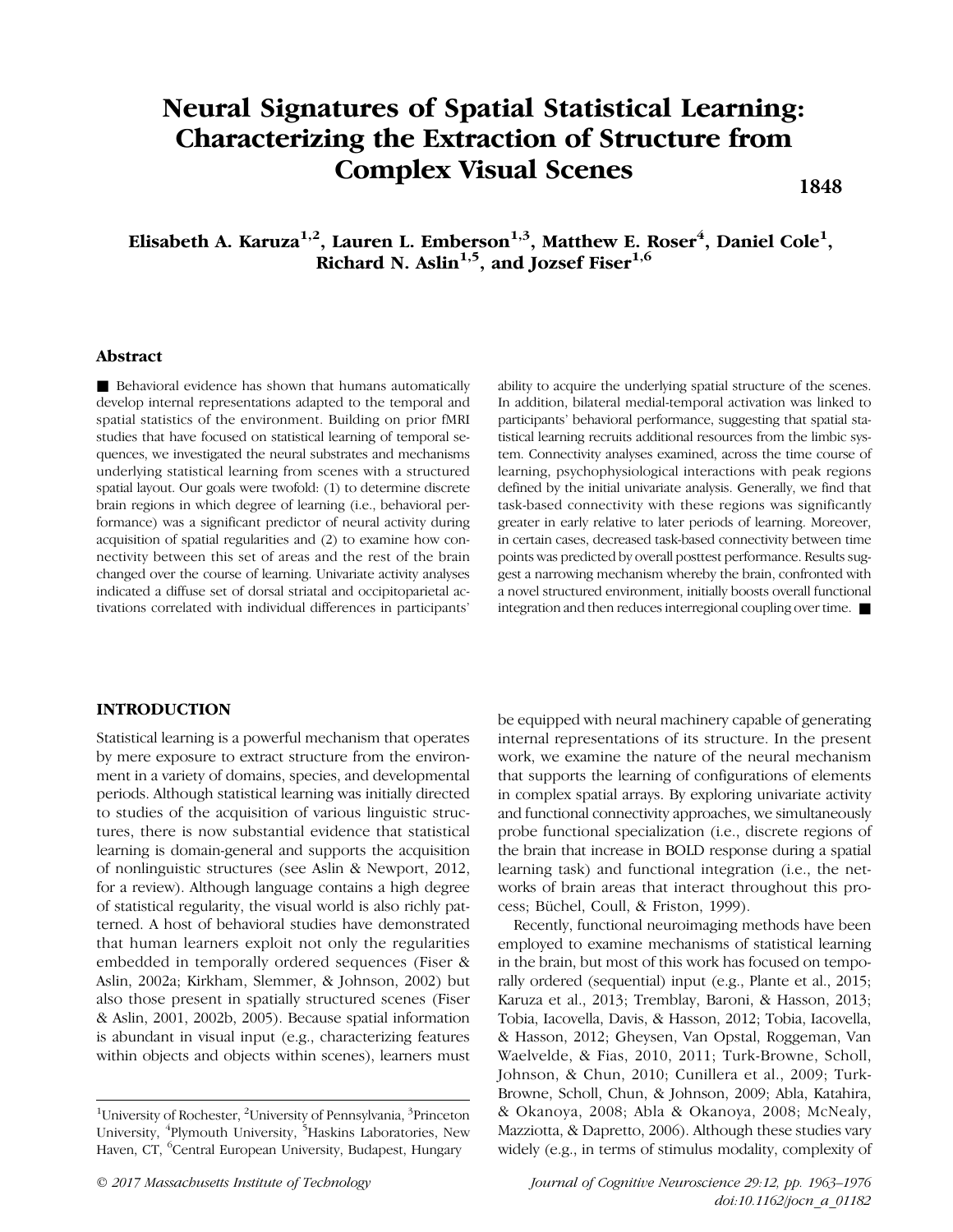the material to be learned, and duration of exposure), they generally implicate some combination of sensoryspecific cortical areas and downstream association areas such as the pFC (e.g., inferior frontal gyrus [IFG]), the BG (e.g., the dorsal striatum: caudate and putamen), and the medial-temporal lobe (e.g., the hippocampus). Indicating some degree of sensory-specific involvement, linguistic and nonlinguistic auditory learning tasks have been observed to elicit responses in the temporal lobe, including portions of the superior temporal gyrus (Plante et al., 2015; Karuza et al., 2013; Tremblay et al., 2013; Cunillera et al., 2009; McNealy et al., 2006), whereas visual learning studies have been associated with activation in nonprimary regions such as the lateral occipital complex (LOC; Turk-Browne et al., 2009) and the middle occipital areas (Gheysen et al., 2011; Turk-Browne et al., 2010). Though some have proposed that hippocampus and striatal areas can be dissociated by their time courses (rapid vs. gradual; Gheysen et al., 2010, 2011), another possibility is that they diverge according to their sensitivity to input modality (auditory vs. visual). In particular, hippocampal involvement is less commonly observed in auditory sequence learning studies (but see Schapiro, Gregory, Landau, McCloskey, & Turk-Browne, 2014). Importantly, although we are beginning to disentangle patterns of neural activity underlying statistical learning of sequential information, the architecture supporting the acquisition of spatial regularities remains somewhat less defined. This study addresses this gap by determining whether the prefrontal (particularly the left IFG), dorsal striatal, and medialtemporal structures that have been implicated in prior studies of sequence learning also support spatial statistical learning or whether these substrates are instead specialized for regularities that unfold over time.

In addition to using univariate approaches to localize regions involved in learning, we employ functional connectivity measures to ask how these discrete areas interact with the rest of the brain as learning unfolds (we henceforth refer to these interactions as whole-brain connectivity). Specifically, we examine whether interregional coupling changes over the course of exposure to structured stimuli and probe whether these time-dependent shifts in connectivity are correlated with learning outcomes (e.g., overall posttest performance). We also probe shifts in connectivity at the item-specific level, asking whether interregional coupling is modulated by trial-bytrial learning within subjects. Relatively few studies have simultaneously investigated activity and functional connectivity during the learning phase, and results range from an inverse relationship between activity and connectivity (e.g., Büchel et al., 1999; McIntosh, Rajah, & Lobaugh, 1999), to a complementary relationship (e.g., Yang, Gates, Molenaar, & Li, 2015), to no clear relationship between the two (e.g., Manelis & Reder, 2012; Sun, Miller, Rao, & D'Esposito, 2007). By integrating the results of both univariate activity and functional connectivity approaches, we offer insight into the neural mechanisms underlying the learning process during the acquisition of spatial statistics.

## METHODS

# **Participants**

A total of 31 participants ages 18–30 years were originally tested in this study (all were right-handed). Eleven of those participants were excluded on the following grounds: excess head motion ( $>4$  mm absolute motion,  $n = 3$ ), incomplete or corrupted data  $(n = 4)$ , or failure to respond to a minimum of 70% of test trials ( $n = 4$ ). Because these analyses are built on the relationship between neural response during learning and behavioral performance at test, it was essential to include only those participants with a complete posttest data set. Data from the remaining 20 participants (14 women, 6 men) were analyzed. All participants had normal or corrected-to-normal vision and no history of neurological dysfunction. They were recruited from the Dartmouth College community, provided informed consent, and were compensated according to institutional guidelines.

## Stimuli

Following the method of the behavioral experiment of Fiser and Aslin (2001), participants were presented with a series of visual displays:  $3 \times 3$  grids each containing three base pairs drawn from a possible inventory of six. Base pairs were defined as two shapes consistently positioned in the same relative arrangement (Figure 1). They were created using 12 individual shapes. Note that, although the position of a base pair within the grid changed from trial to trial, the spatial relationship between the items within a pair was perfectly predictable across the course of the experiment. Two of these base pairs were oriented vertically, two horizontally, and two diagonally. Shapes appeared only within a base pair and never in isolation. Base pairs were combined exhaustively, such that participants were exposed to the 144 possible



Figure 1. Left: Example of a scene viewed by participants during the exposure phase. Each scene contained a variable configuration of three base pairs, where base pairs were defined as two shapes in a fixed spatial relation. Each pair has been color-coded to illustrate the underlying structure, but this coding was not visible to the participant during exposure. Right: The full inventory of base pairs.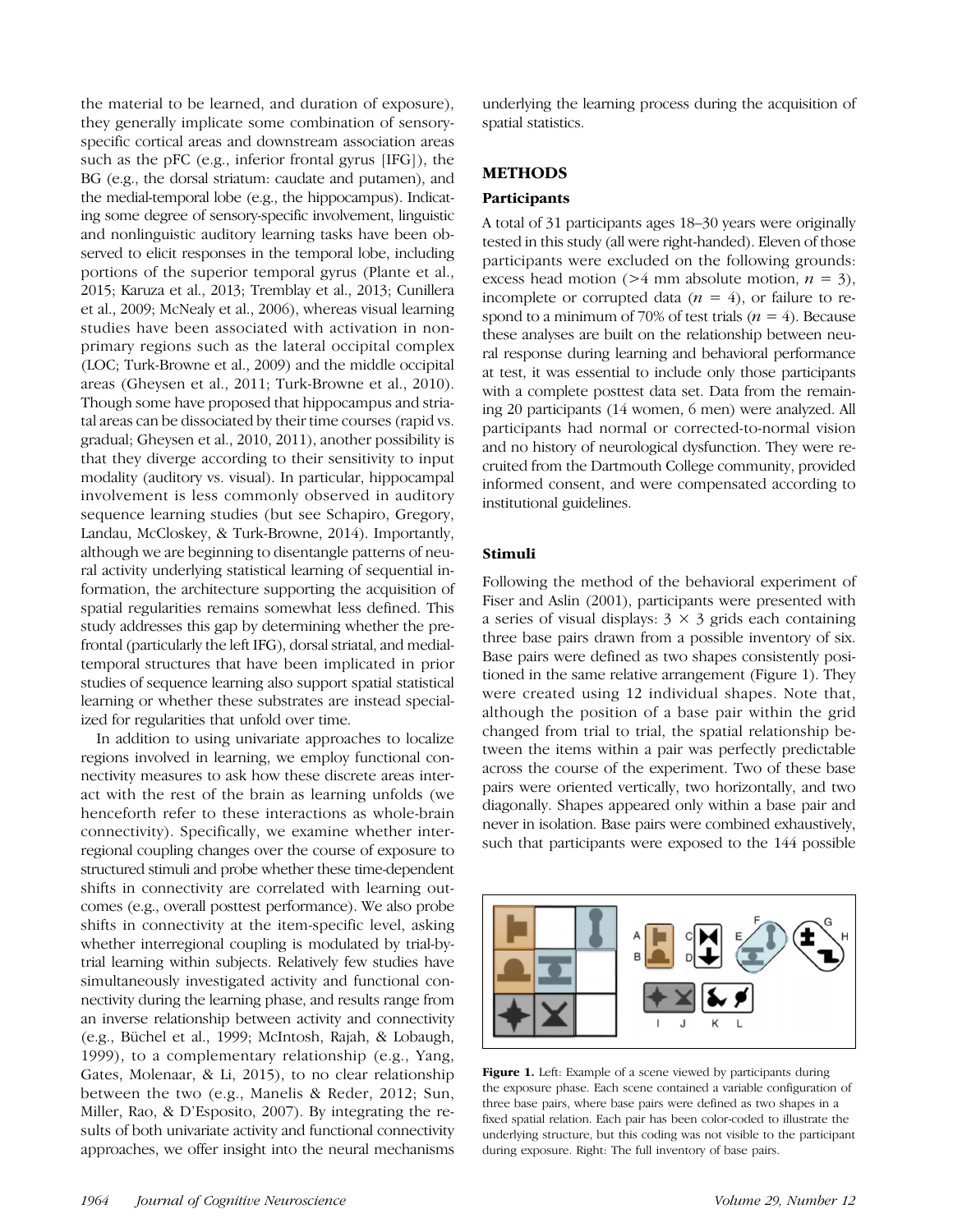scenes that fit within the  $3 \times 3$  grid, each containing a unique arrangement of three different pairs, one from each orientation. The only information that participants could use to discern the underlying base pair structure was the covariation of the relative position of shapes within a scene.

## Procedure

#### Exposure

In an event-related design, each scene was presented for 2.5 sec, and the ISI was jittered so that a baseline fixation cross appeared on the screen for 2.5, 5, or 7.5 sec. All 144 scenes were distributed across three exposure runs so that participants saw 48 scenes per 6-min run. Participants were instructed to attend to whichever scene was on the screen and were told that they may notice patterns or regularities within the grids. These instructions represent a slight departure from the canonical passive viewing paradigms used in other visual statistical learning studies. We elected to give participants a slightly more explicit task instruction given the challenges associated with obtaining behavioral evidence of learning in the scanner.

## Test

After the exposure phase, participants underwent a testing phase in which they were shown two shapes on each trial: individual base pairs or non-base pairs (combinations of familiar shapes they had not seen previously). They were instructed as follows: "The displays that you just saw were made by taking pairs of shapes and combining them in the grid. Now you'll see the grid with just one pair of shapes in it. Half of the pairs of shapes will have been included in the practice displays, half are new. Decide whether the pair that you see is made up of two shapes that went together, in that arrangement, in the first three runs. Respond when the stimulus is on the screen." Participants indicated whether or not each pair looked familiar by pressing a button in one hand for "yes" and in the other for "no" (counterbalanced across participants). Responses were recorded during the 2.5-sec presentation of each base pair and non-base pair. ISI was again jittered at 2.5–7.5 sec. Over the course of two randomized testing runs, six base pairs and six nonbase pairs were presented in four different positions within the grid, each twice. Base pairs were presented in configurations that had been seen previously in the exposure phase, whereas non-base pairs were presented in previously unseen configurations. As a result, the testing phase contained 96 items (48 base pairs and 48 non-base pairs) and had a total duration of 12 min. Neuroimaging data collected at test are not presented here. All stimulus displays were created using one of two lists, with order counterbalanced across participants.

## Stimulus Presentation and Data Collection

Visual stimuli were presented using an Apple G3 computer (Apple Computer, Inc., Cupertino, CA) interfaced with an Epson (model ELP-7000; Long Beach, CA) LCD projector. Stimuli were projected onto a screen located in the back end of the magnet bore. Participants viewed the screen through a rearview mirror mounted to the head coil. The experiment was programmed using PsyScope 1.0 presentation software (Cohen, MacWhinney, Flatt, & Provost, 1993). Behavioral responses were recorded with hand-held button-boxes.

Images were acquired using a 1.5-T scanner (General Electric Medical Systems Signa CV/Nvi LX8.4, Waukesha, WI), equipped with a one-channel head coil. Anatomical images were obtained with a high-resolution 3-D spoiled gradient recall sequence  $(124 \text{ slices}, \text{repetition time } | \text{TR} | =$ 25 msec, echo time = 6 msec, flip angle =  $25^{\circ}$ , voxel size =  $1.0 \times 1.0 \times 1.2$  mm). Functional data were collected using a gradient spin-echo echo-planar sequence (TR = 2500 msec, echo time =  $35$  msec, flip angle =  $90^{\circ}$ , voxel size =  $3.75$  mm in-plane resolution). For the three functional scans (144 time points each), 25 T2\*-weighted slices of 5.5 mm thickness were collected in an interleaved order.

## Analysis

#### Image Preprocessing and Nuisance Regression

Preprocessing was performed using FEAT v. 6.0 (fMRI Expert Analysis Tool), a component of the FSL software package ( Jenkinson, Beckmann, Behrens, Woolrich, & Smith, 2012). To prepare the functional images for analyses, we performed the following steps: skull-stripping with the Brain Extraction Tool to remove nonbrain material, motion correction with MCFLIRT (FMRIB's Linear Image Registration Tool; Jenkinson, Bannister, Brady, & Smith, 2002), slice timing correction (interleaved), spatial smoothing with an 8-mm 3-D Gaussian kernel (approximately twice the size of a single voxel), and high-pass temporal filtering to reduce low-frequency artifacts. Moreover, each participant's individual anatomical image was segmented into gray matter, white matter, and CSF using the binary segmentation function of FAST v. 4.0 (FMRIB's Automated Segmentation Tool; Zhang, Brady, & Smith, 2001). The white matter and CSF masks for each participant were then transformed to native functional space, and the average time series was extracted. These values were included as confound regressors in our statistical modeling along with six translation and rotation parameters as estimated by MCFLIRT. Finally, native image transformation to a standard template was completed using FSL's affine registration tool, FLIRT ( Jenkinson et al., 2002). Subject-specific functional images were coregistered to their corresponding highresolution anatomical images, which were then registered to the standard MNI-152 structural template via a 12-parameter linear transformation.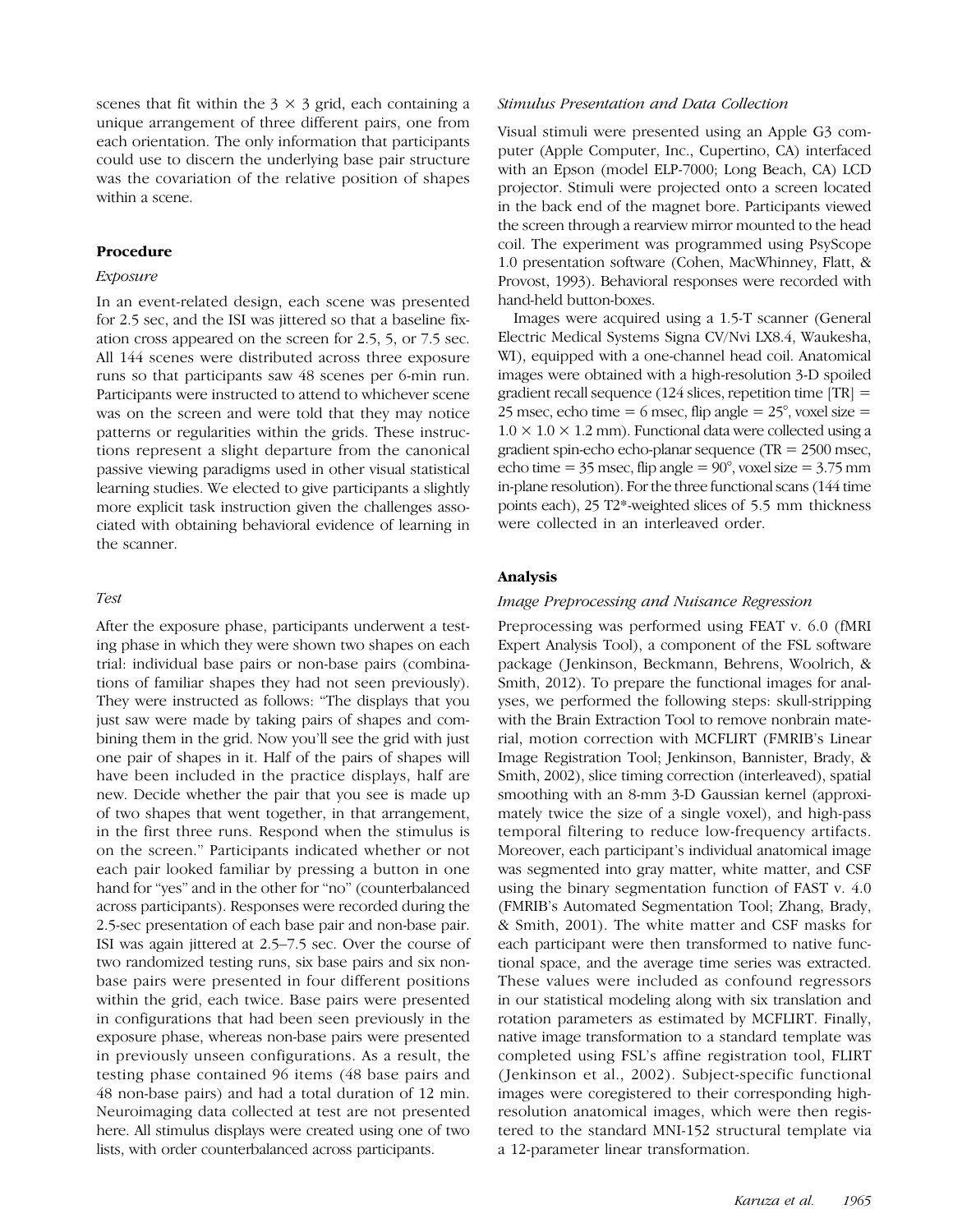# Within-subject Univariate Activity Analyses: Item-specific Learning

We began by performing within-subject analyses for each of the three functional runs ("first-level analysis" carried out using FMRIB's improved linear model). The waveform corresponding to stimulus presentation was modeled by first specifying, for each time point, a value of 1 corresponding to each event. We also included a second, orthogonalized regressor capturing fluctuations in activity related to behavioral performance on a sceneby-scene basis (see description below). Both waveforms underwent gamma convolution to best match it to the measured hemodynamic response function  $(SD = 3 \text{ sec.})$ mean  $\log = 6$  sec). To reduce unexplained noise, we also added in a fraction of the temporal derivative from the original waveform and applied a temporal filtering process.

Generation of the scene-by-scene learning regressor. Though our task involved a continuous, passive viewing phase, it could be broken into discrete events or scenes containing a unique combination of three base pairs. In evaluating posttest performance, we observed considerable inter- and intraparticipant variability in the acquisition of base pair structures (i.e., some base pairs were better learned than others). Therefore, we constructed a scene-by-scene learning regressor to allow us to map behavioral performance as measured after exposure onto each of the scenes presented during exposure (Figure 2). Capitalizing on this variability in base pair learning, we generated the scene-by-scene regressor by calculating, for each participant, the hit rate for each of the six base pairs (this was possible because each base pair was presented a total of 8 times during the posttest). For each combination of three base pairs in a given scene during the learning phase, we then computed an average accu-



Figure 2. Sample scene scores for a hypothetical participant. Because participants learned base pairs to varying degrees, it was possible to calculate an average learning score for each scene. Recall that each scene contained three base pairs. In this example, the learning score for Scene 1 was calculated by averaging 75%, 100%, and 62.5%, or correct endorsement of Base Pairs 1, 4, and 5 at posttest. In our model, the time point for this scene would thus be assigned a value of 79.2. The time point associated with Scene 2, which contains Base Pairs 1, 3, and 6 would be assigned a score of 54.2.

racy score time-locked to each one of the 144 scenes displayed throughout exposure. Therefore, despite the absence of a canonical online measure of performance (such as RT), we could still capture the neural correlates of learning that emerged as scenes were presented during each of the three exposure runs. We were forced to exclude from this particular analysis two participants with perfect scores on all base pairs at posttest, as the inclusion of their behavioral performance would have led to a rank-deficient model (because the task and scene-byscene regressors were perfectly collinear).

## Group-level Univariate Activity Analyses

Next, we performed a series of group-level analyses designed to reveal (1) regions exhibiting an effect of sceneby-scene learning across the entirety of exposure, as well as (2) regions exhibiting a stronger/weaker effect depending on the phase of exposure. One might, for example, expect behavioral performance to be associated with different patterns of neural activations early in the process of learning (e.g., Run 1) compared with later in the learning phase (e.g., Run 3). In the first group-level analysis, we combined across all three runs within participants by inputting the first-level parameter estimates of the sceneby-scene learning regressor into a fixed effects generalized linear model. This analysis was intended to reveal which regions were activated on average, in contrast to subsequent analyses, which were intended to tease apart activity patterns that might differ between runs. After this intermediate step, we combined across participants, modeling the overall group effect via FMRIB's local analysis of mixed effects (FLAME). All results presented below were first thresholded at the single voxel level using a Z-statistic of 1.96 (corresponding to an uncorrected two-tailed p value of .05). Resulting clusters' significance levels, as estimated by Gaussian Random Field theory (Worsley, 2001), were then compared with a cluster-forming probability threshold of .05.

To delineate differences in learning-related activity between runs, the intermediate across-run concatenation step was not performed. Instead, we performed a "tripled t test" or a repeated-measures ANOVA containing one fixed and one random factor. In this case, the fixed factor contained three levels corresponding to each of the three exposure runs, plus random participant intercepts. Firstlevel estimates of the scene-by-scene learning effect were entered directly into a FLAME mixed effects model. We specified six run-to-run contrasts (Run 1–Run 3; Run 3– Run 1, etc.).

## Functional Connectivity Analyses: Psychophysiological Interactions

We next explored whether functional connectivity with learning-related regions changed throughout the course of exposure. There are a variety of approaches to investigating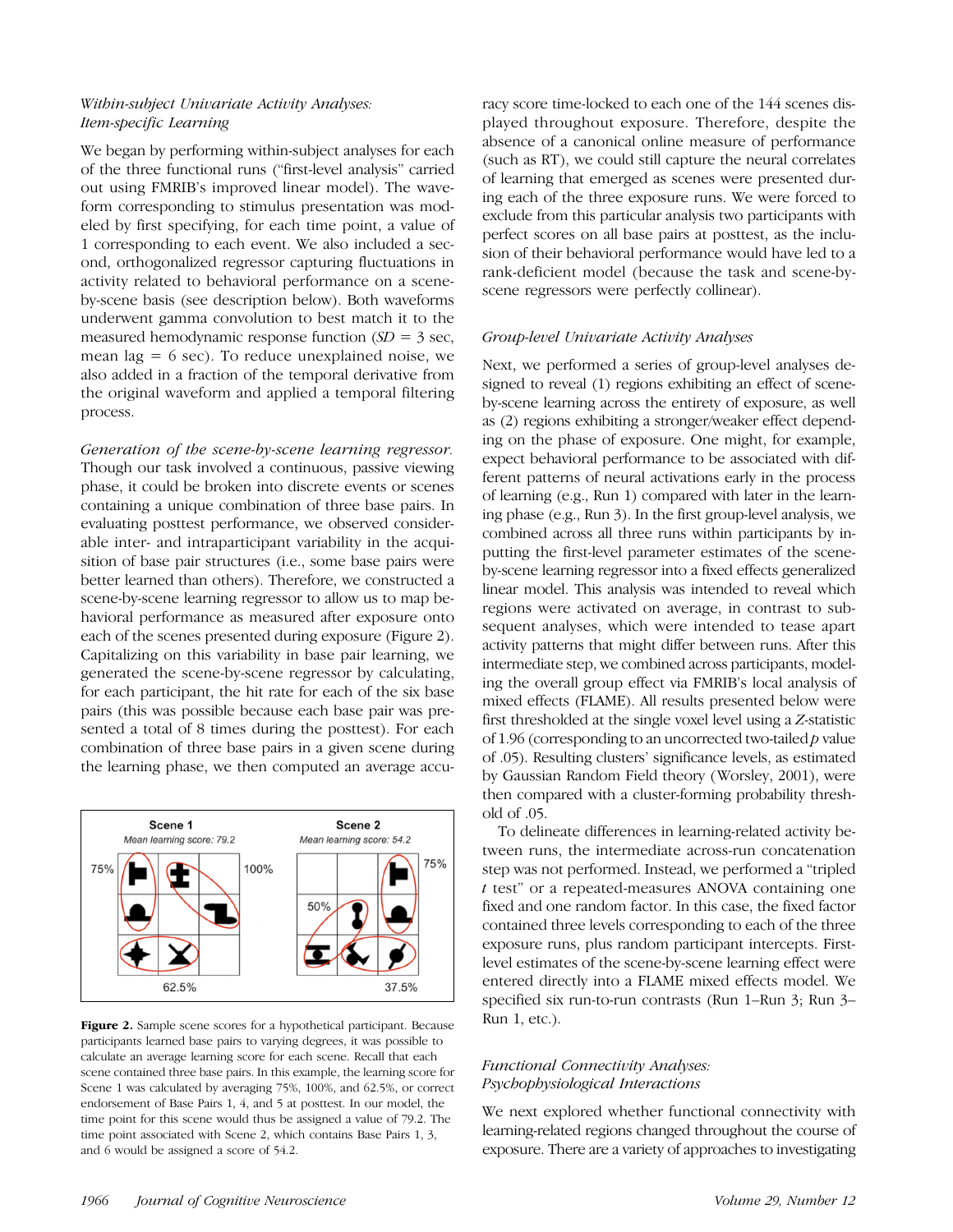the functional context in which regions of the brain operate. We opted to examine psychophysiological interactions (PPI); that is, to ask where in the brain correlations between regions strengthen (or weaken) during a specific condition (O'Reilly, Woolrich, Behrens, Smith, & Johansen-Berg, 2012). The benefit of this approach is that it focuses on regions that exhibit a tighter functional association during the task of interest (in this case, stimulus exposure relative to baseline) as opposed to those regions that are correlated in general, irrespective of task and, perhaps, due only to robust anatomical connections or close physical proximity.

Generation of the time series regressors. We performed a whole-brain PPI analysis using seed regions that showed an effect of learning in the univariate activity analysis (scene-by-scene learning). As we found no significant differences in univariate activity when comparing runs, we chose to define all seeds based on learning-related activation peaks when concatenating across all three exposure runs (Figure 3). From that map, we selected the top two activation peaks from each significant cluster, resulting in four seed ROIs (in order of intensity): mid precuneus ( $x =$ 0,  $y = -66$ ,  $z = 32$ ), right amygdala ( $x = 22$ ,  $y = -8$ ,  $z =$ −16), right thalamus ( $x = 8$ ,  $y = -28$ ,  $z = 0$ ), and left lingual gyrus ( $x = -22$ ,  $y = -56$ ,  $z = 0$ ). With so few studies examining spatial statistical learning, we selected these seed regions, defined purely functionally and limited to two per cluster, to offer a general snapshot of connectivity patterns uninfluenced by related literature on temporal statistical learning. In addition to this approach, we also chose peak intensity voxels in the dorsal striatum (left putamen:  $x = -28$ ,  $y = -16$ ,  $z = -4$ ), the LOC (left LOC:  $x = -46$ ,  $y = -66$ ,  $z = 18$ ), and the right hippocampus<sup>1</sup> ( $x = 30$ ,  $y = -22$ ,  $z = -10$ ), as these areas have previously been implicated in one or more studies of temporal statistical learning (Karuza et al., 2013; Turk-Browne et al., 2009, 2010; McNealy et al., 2006). Finally, we also generated two "control" seed regions in cortical areas uninvolved in this spatial statistical learning task. As prior work has indicated right hemisphere dominance for visual statistical learning (Roser, Fiser, Aslin, & Gazzaniga, 2011), we focused here on left hemisphere seeds localized to Heschl's gyrus ( $x = -42$ ,  $y = -24$ ,  $z = 12$ ) and primary motor cortex (i.e., precentral gyrus:  $x = -36$ ,  $y = -20$ ,  $z =$  $48$ ).<sup>2</sup> Thus, we examined connectivity using seven func-

tionally defined ROIs: four regions that were found to be most strongly related to the time course of learning and three regions that were active, albeit less so, and were previously observed in statistical learning tasks. In addition, we explored connectivity patterns involving two control regions in presumably unrelated cortical areas.

Implementation of the PPI models. All seeds were defined in 2-mm MNI space and then transformed back to each participant's native functional image via their anatomical scan. Peak voxels were dilated using a spherical kernel with a 5-mm radius resulting in a five-voxel ROI centered on the peak activation. To reduce noise in the signal, the mean time course within the ROI was extracted from each participant's filtered functional image after it had been motion-corrected and preprocessed. Separate first-level models were generated for each seed, and preprocessing/registration steps were performed exactly as previously described.

In the task-based version of the PPI analysis, we input for each of the 20 participants' three explanatory variables: (1) a psychological regressor specifying stimulus event timing that was gamma-convolved with a hemodynamic response function. This regressor was centered such that the zero point fell halfway between each event and the baseline period; (2) a physiological regressor consisting of the filtered (preprocessed) time course of our seed spheres, centered by subtracting the mean intensity across the time series from the intensity value at each TR; and (3) an interaction regressor modeling the relationship between the psychological regressor and the physiological regressor. Although some approaches to PPI analysis (particularly in the case of event-related designs) recommend deconvolving the physiological time series, then reconvolving its interaction with the real-time task regressor (Gitelman, Penny, Ashburner, & Friston, 2003<sup>3</sup>), we took the approach described in O'Reilly et al. (2012). We first convolved the task regressor, then combined it with the physiological time series extracted from the filtered neural data. Neither this physiological regressor nor the resulting interaction term was then convolved, nor did they undergo additional temporal filtering. This approach enabled us to examine broad shifts in task-based connectivity patterns over time while also relating them to between-subject variability in overall learning outcomes.

Figure 3. Axial views  $(z = -32 \text{ mm to } z = 32 \text{ mm})$ for the univariate scene-byscene (item-specific) learning analysis, collapsed across all three exposure runs.

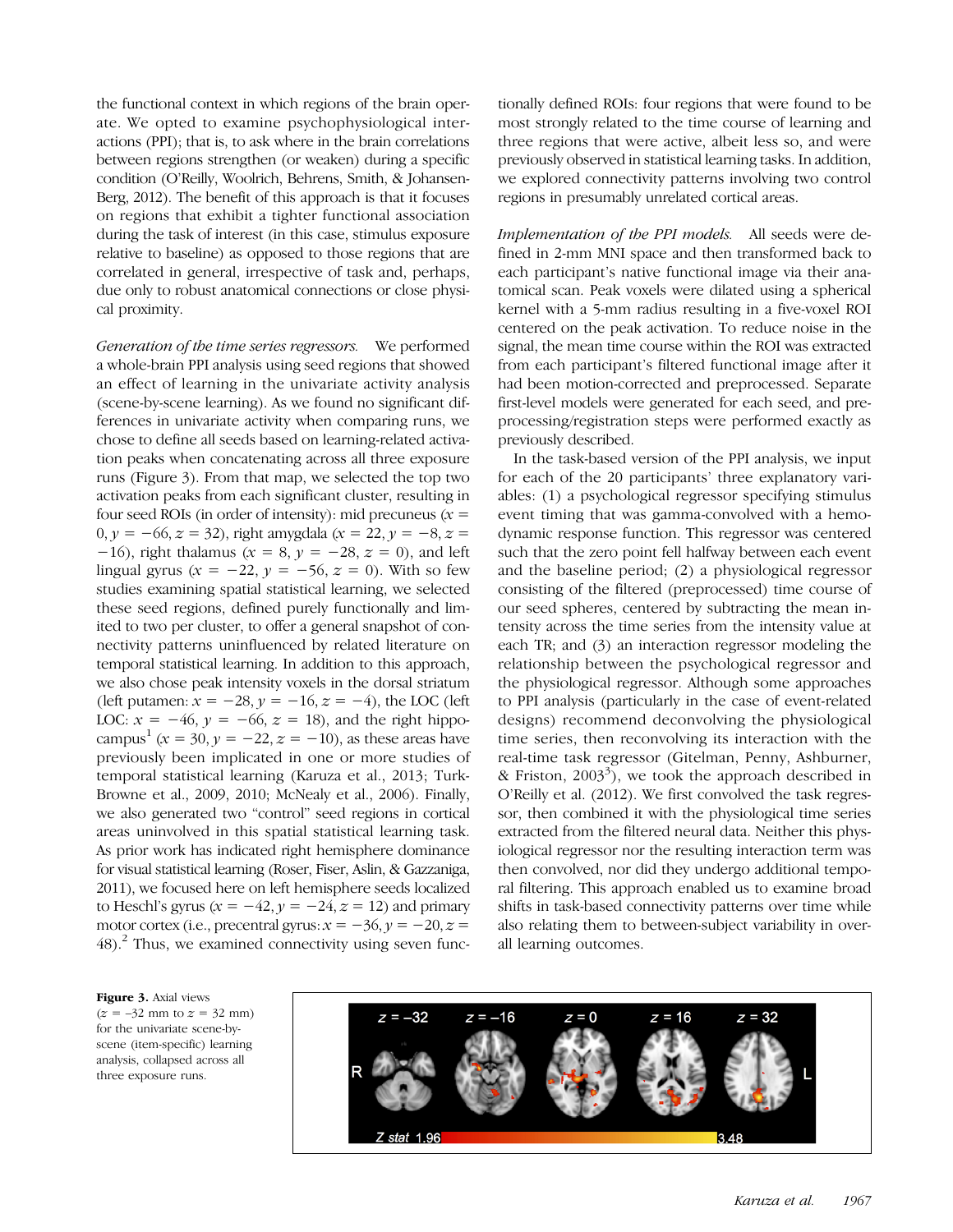To make contact with our initial univariate analysis (i.e., where we examined activity associated with learning at the within-subject level), we ran a second, nearly identical version of the PPI analysis that additionally included a scene-by-scene learning regressor. An interaction regressor was then generated by combining this measure of item-specific variability with the physiological time course drawn from each participant's seed spheres. We were again required to exclude two participants displaying no scene-by-scene differences in behavioral performance. Thus, we investigated here a different type of shift in connectivity, asking whether interregional correlations modulated by item-specific learning changed over the course of exposure.

## Group-level Connectivity Analyses

At group level, parameter estimates for the PPI effects corresponding were contrasted by run, exactly as in the "tripled  $t$  test" used to compare activity patterns across runs (described above for the univariate analyses). For both PPI model implementations, first-level interaction estimates for each participant were entered into separate FLAME mixed effects models composed of random participant intercepts and a fixed factor containing three levels corresponding to each of the three exposure runs. We specified six run-to-run contrasts (Run 1–Run 3; Run 3–Run 1, etc.). We focus on the comparisons between the first and last exposure runs, as they represent maximally dissimilar phases of learning (early and late).

Finally, we evaluated whether broad shifts in taskbased connectivity represented a potential mechanism of successful knowledge acquisition at the betweensubject level. To this end, we investigated whether differences in connectivity between the first run and the last exposure runs might be modulated by individual differences in overall posttest performance. Task-based PPI estimates from Run 1 and Run 3 were entered into a group-level FLAME model containing a fixed categorical factor with two levels corresponding to each of the two exposure runs, a numeric posttest regressor for each of the 20 participants (scores centered with respect to the group mean), and random participant intercepts. All connectivity maps were thresholded at  $Z > 1.96$  using a cluster probability threshold of .05.<sup>4</sup>

## RESULTS

#### Behavioral Results

Participants successfully discriminated structured base pairs from two-shape combinations lacking statistical coherence (non-base pairs), replicating the findings of Fiser and Aslin (2001). When categorizing pairs as "familiar" or "unfamiliar," participants' overall percentage correct was significantly greater than chance (mean % correct = 68.07%,  $SD = 19.97$ ,  $t(19) = 4.05$ ,  $p = .0007$ . We also calculated a nonparametric sensitivity measure (A; Zhang & Mueller, 2005) to confirm that the hit rate for base pairs differed significantly from the false alarm rate. Results indicated that A differed significantly from chance (mean  $A = 0.71$ ,  $SD = 0.21$ ,  $t(19) = 4.40$ ,  $p = .0003$ .

#### Neuroimaging Results

## Univariate Activity Results: Item-specific Learning

In the scene-by-scene analysis, we examined brain areas in which signal change during stimulus presentation in the learning phase was modulated by average base pair learning per scene, as indicated by behavioral performance in the test phase. In this way, we capitalized on within-subject variability in learning of individual base pairs. When combining across all runs, we observed a significant effect of this scene-by-scene regressor in two clusters: (1) a bilateral occipitoparietal cluster with a peak in the medial precuneus (extent  $= 3400$  voxels; Z-max  $=$ 3.48 at  $x = 0$ ,  $y = -66$ ,  $z = 32$ ,  $p < .0001$ ) and (2) a bilateral subcortical cluster with a peak in the right amygdala (extent = 1581 voxels; Z-max = 3.35 at  $x =$ 22,  $y = -8$ ,  $z = -16$ ,  $p = .0086$ ). For a detailed breakdown of all active regions, refer to Table 1. In line with our hypotheses, we found that learning recruited a network of subcortical and medial-temporal structures (Figure 3), with engagement of bilateral hippocampus  $(R: x = 22, y = -8, z = -20, Z-max = 2.96; L: x =$  $-24$ ,  $y = -14$ ,  $z = -14$ , Z-max = 2.09) and bilateral putamen (R:  $x = 32$ ,  $y = -16$ ,  $z = -6$ , Z-max = 2.13; L:  $x = -28$ ,  $y = -16$ ,  $z = -4$ , Z-max = 2.46). Interestingly, however, some of the strongest learning effects in the bilateral medial-temporal lobe (including the peak voxels in Cluster 2) extended beyond the hippocampus, specifically the left and right amygdalae (R: see above; L:  $x = -24$ ,  $y = -14$ ,  $z = -12$ , Z-max = 2.14). A tripled  $t$  test comparing the runs revealed no significant differences in either learning-related or overall task-based activation between any of the exposure runs.

#### Functional Connectivity Results: Task-based Effects

The first PPI analyses examined how the dynamics of interregional correlations change over the course of learning (i.e., does connectivity with regions associated with learning increase or decrease as a function of exposure to structured stimuli?). The results of the run comparison analysis were largely consistent: for all but two seeds, we found significantly greater whole-brain connectivity for the first exposure run relative to the third exposure run (Figure 4 displays this result for each of our functionally defined seeds). That is, the strength of the PPI effect was most robust early in learning, except for the right thalamus and the right motor cortex, which showed no changes in connectivity between the first and third runs. As further illustrated in Figure 4, the root of this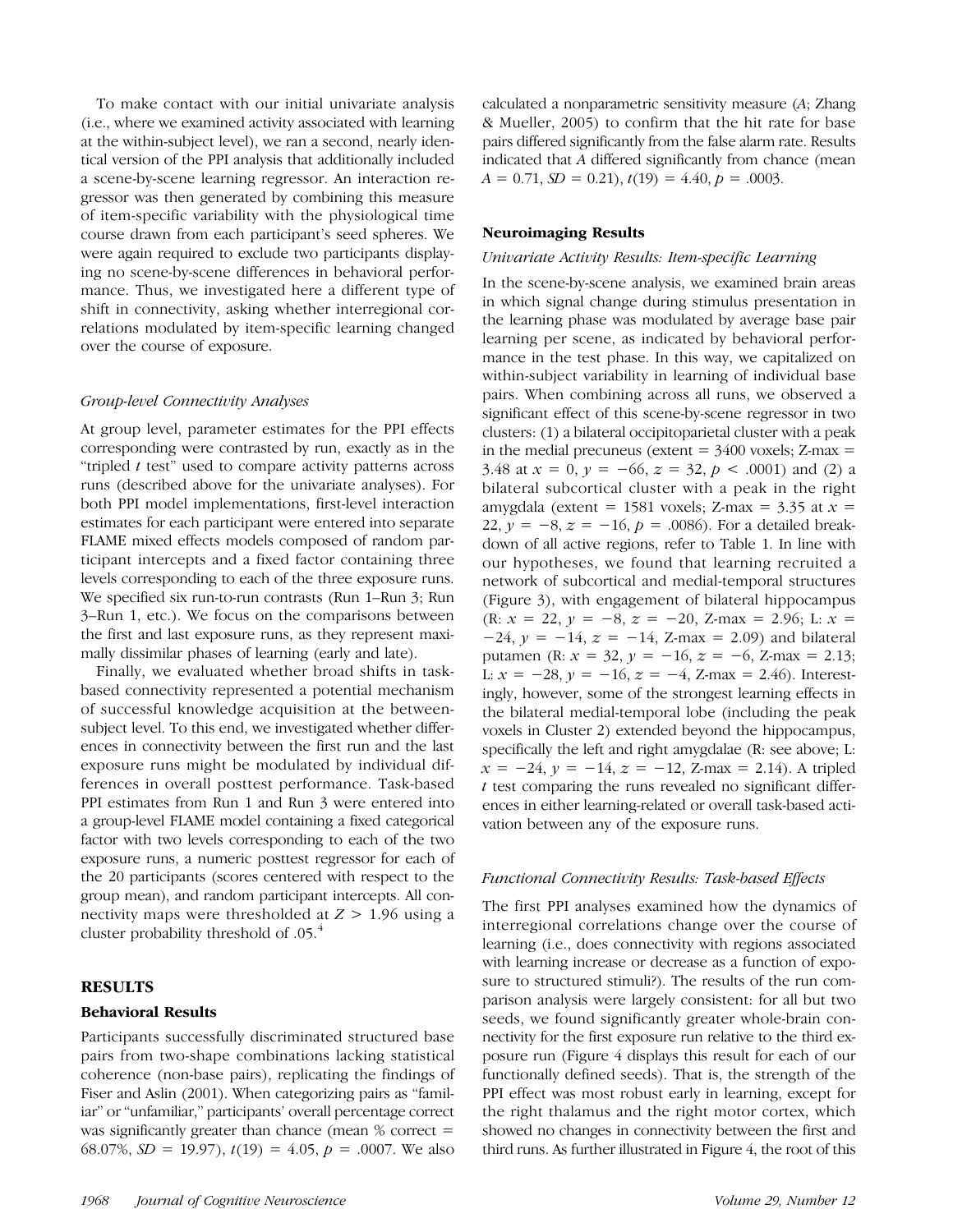| Region                      | Extent $(mm^3)$ | Voxels                  | $\mathcal{X}% _{0}$     | $\mathcal Y$ | $\boldsymbol{z}$ | Z Stat |
|-----------------------------|-----------------|-------------------------|-------------------------|--------------|------------------|--------|
| Limbic                      |                 |                         |                         |              |                  |        |
| R amygdala                  | 1032            | 129                     | 22                      | $-8$         | $-16\,$          | 3.35   |
| R hippocampus               | 272             | 34                      | 22                      | $-8\,$       | $-20$            | 2.96   |
| L posterior cingulate       | 1512            | 189                     | $-12$                   | $-44$        | 38               | 2.64   |
| L insula                    | 288             | 36                      | $-36$                   | $-16\,$      | $-2$             | 2.31   |
| R posterior cingulate       | 696             | 87                      | $\overline{\mathbf{4}}$ | $-52$        | 30               | 2.26   |
| R insula                    | $80\,$          | 10                      | 36                      | $-16\,$      | $-2$             | 2.21   |
| L amygdala                  | $80\,$          | $10\,$                  | $-24$                   | $-14$        | $-12$            | 2.14   |
| L hippocampus               | $24\,$          | $\mathfrak{Z}$          | $-24$                   | $-14$        | $-14$            | 2.09   |
| R parahippocampal gyrus     | 16              | $\overline{\mathbf{c}}$ | 16                      | $-32$        | $-6$             | 1.99   |
| Occipital                   |                 |                         |                         |              |                  |        |
| L lingual gyrus             | 1592            | 199                     | $-22$                   | $-56$        | $\bf{0}$         | 3.02   |
| L intracalcarine            | 1576            | 197                     | $-8$                    | $-70$        | 14               | 2.86   |
| L supracalcarine            | 288             | 36                      | $-4$                    | $-70$        | 16               | 2.79   |
| R cuneal                    | 800             | 100                     | $\overline{\mathbf{4}}$ | $-72$        | 28               | 2.77   |
| L lateral occipital complex | 3120            | 390                     | $-46$                   | $-66$        | 18               | 2.67   |
| L occipital fusiform        | 296             | 37                      | $-32$                   | $-74$        | $-8$             | 2.43   |
| L cuneal                    | 304             | 38                      | $\boldsymbol{0}$        | $-72$        | 22               | 2.37   |
| L occipital pole            | 240             | 30                      | $-20$                   | $-90$        | 38               | 2.16   |
| R lingual gyrus             | 32              | $\overline{\mathbf{4}}$ | 10                      | $-46$        | $-2$             | 2.1    |
| R supracalcarine            | 16              | $\bf 2$                 | $\bf 2$                 | $-68$        | 18               | 2.03   |
| Parietal                    |                 |                         |                         |              |                  |        |
| L precuneus                 | 5976            | 747                     | $\bf{0}$                | $-66$        | 32               | 3.48   |
| R precuneus                 | 3432            | 429                     | $\boldsymbol{2}$        | $-66$        | 32               | 3.31   |
| L angular gyrus             | 496             | 62                      | $-56$                   | $-52$        | 12               | 2.35   |
| R parietal operculum        | 192             | 24                      | 56                      | $-30$        | 22               | 2.24   |
| L supramarginal gyrus       | 280             | 35                      | $-58$                   | $-46$        | 18               | 2.15   |
| R supramarginal gyrus       | 32              | $\sqrt{4}$              | 58                      | $-28\,$      | 26               | 2.03   |
| Subcortical                 |                 |                         |                         |              |                  |        |
| R thalamus                  | 1872            | 234                     | $8\,$                   | $-28\,$      | $\boldsymbol{0}$ | 3.18   |
| L pallidum                  | 152             | 19                      | $-24$                   | $-16$        | $-4$             | 2.64   |
| L thalamus                  | 656             | $82\,$                  | $-4$                    | $-24$        | $-2$             | 2.47   |
| L putamen                   | 304             | 38                      | $-28$                   | $-16\,$      | $-4$             | 2.46   |
| R pallidum                  | $24\,$          | $\mathfrak{Z}$          | $20\,$                  | $-12$        | $-4$             | 2.24   |
| R putamen                   | 32              | $\overline{4}$          | 32                      | $-16$        | $-6$             | 2.13   |

| Table 1. Detailed Breakdown of Activation in All Significant Cortical and Subcortical Areas for the Univariate Scene-by-Scene |  |  |  |  |  |
|-------------------------------------------------------------------------------------------------------------------------------|--|--|--|--|--|
| (Item-specific) Learning Analysis, Collapsed across All Three Exposure Runs                                                   |  |  |  |  |  |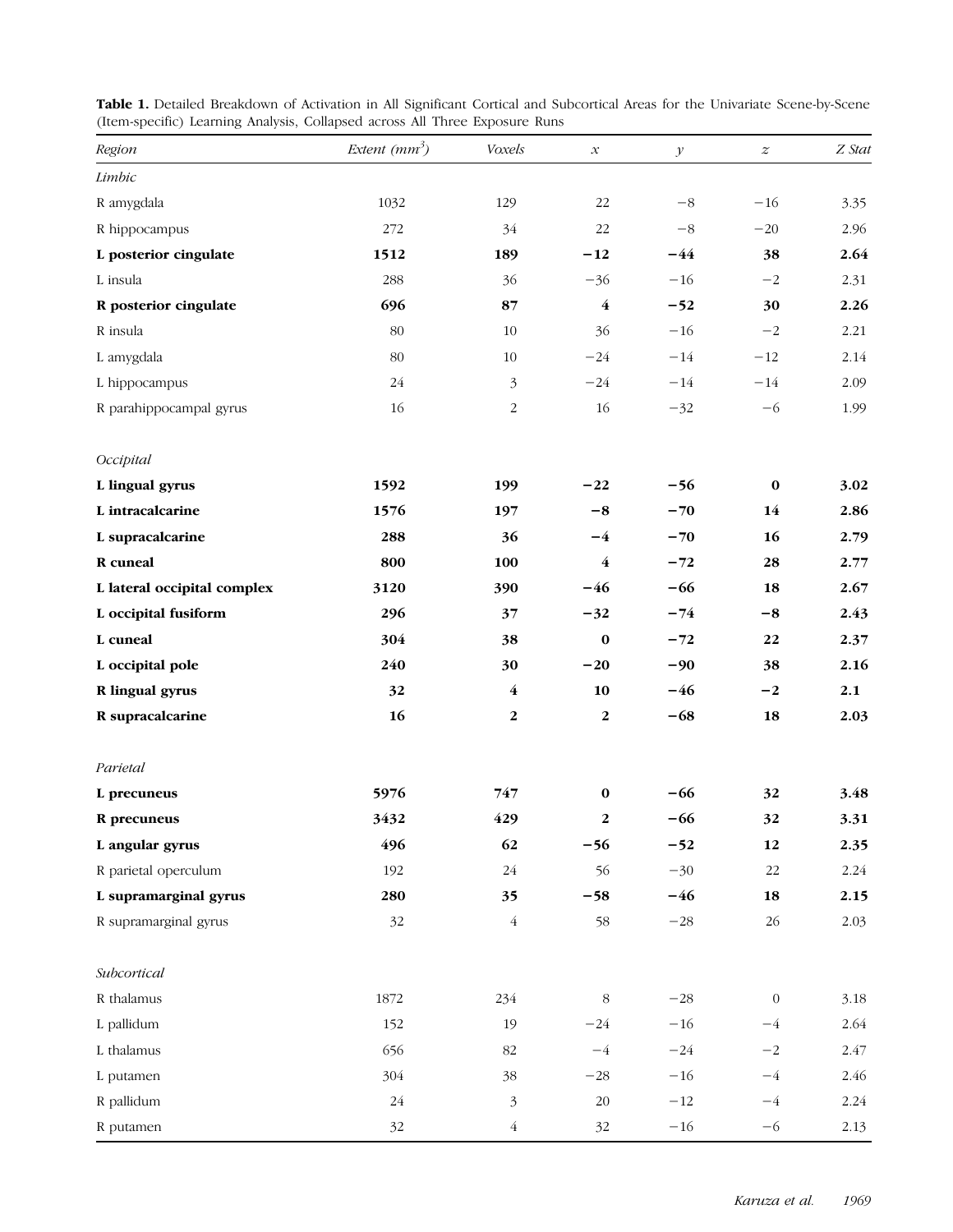#### Table 1. (continued)

| Region                        | Extent $(mm^3)$ | Voxels | $\mathcal{X}$ | $\mathcal{Y}$ | $\boldsymbol{z}$ | Z Stat |
|-------------------------------|-----------------|--------|---------------|---------------|------------------|--------|
| Temporal                      |                 |        |               |               |                  |        |
| R superior temporal gyrus     | 616             | 77     | 62            | $-34$         | $\overline{4}$   | 2.9    |
| R middle temporal gyrus       | 320             | 40     | 62            | $-32$         | $\Omega$         | 2.83   |
| L middle temporal gyrus       | 400             | 50     | $-56$         | $-52$         | 10               | 2.42   |
| R planum temporale            | 104             | 13     | 52            | $-32$         | 12               | 2.26   |
| L temporal occipital fusiform | 256             | 32     | $-44$         | $-58$         | $-24$            | 2.25   |
| L inferior temporal gyrus     | 48              | 6      | $-42$         | $-62$         | $-10$            | 2.16   |
| L planum polare               | 64              | 8      | $-40$         | $-18$         | $-4$             | 2.05   |

Activation clusters spanning anatomical boundaries have been parcellated into individual anatomical areas using the Harvard–Oxford atlas, ordered by peak Z-statistic value. These areas are coded to indicate which unique functional cluster they belong to (bolded if adhering to Cluster 1, unmarked if adhering to Cluster 2).  $L = left$ ;  $R = right$ .

connectivity difference was a positive PPI effect in Run 1 (greater connectivity at task relative to baseline) and a negative PPI effect in Run 3 (weaker connectivity at task relative to baseline). In other words, it was not the case that the PPI effects converged to zero over the course of exposure, but rather that the initial positive interaction between task and seed time course transitioned to a negative interaction later in learning. Table 2 summarizes all clusters exhibiting this significant decrease in connectivity across runs.

We also asked whether differences in connectivity between the earliest and latest exposure runs was modulated by overall accuracy on the base pair judgment task (i.e., which regions displayed a significant interaction between time and posttest performance). This second

analysis enabled us to probe the functional role of connectivity patterns specifically as they relate to betweensubject learning outcomes. Of our seven functionally defined seed ROIs, we found for two of them a significant interaction between time (early vs. late) and overall posttest performance. For both the precuneus and LOC seeds, a greater drop-off in connectivity from Run 1 to Run 3 was associated with higher learning outcomes. For the LOC seed, learning-related connectivity decreases were observed in two anterior frontal clusters extending from the frontal pole to the IFG (right cluster extent  $= 1615$ ) voxels, Z-max =  $3.08$  in the right frontal pole at  $x = 38$ ,  $y = 44$ ,  $z = 2$ , cluster  $p = .0204$ ; left cluster extent = 2369 voxels, Z-max = 3.79 in the left frontal pole at  $x = -28$ ,  $y = 42$ ,  $z = -16$ ,  $p = .0020$ ; peak coordinates in the left

Figure 4. Top: For each functionally defined seed region, axial views of areas exhibiting a significant decrease in task-based connectivity over the course of exposure  $(L$  LOC = left LOC). Slices were selected to illustrate peak voxels. Bottom: Strength of task-based connectivity in individual runs. From the set of regions exhibiting a significant decrease in connectivity over time (i.e., each map above), we extracted for each seed region mean PPI effects for Run 1 (dark gray) and Run 3 (light gray).

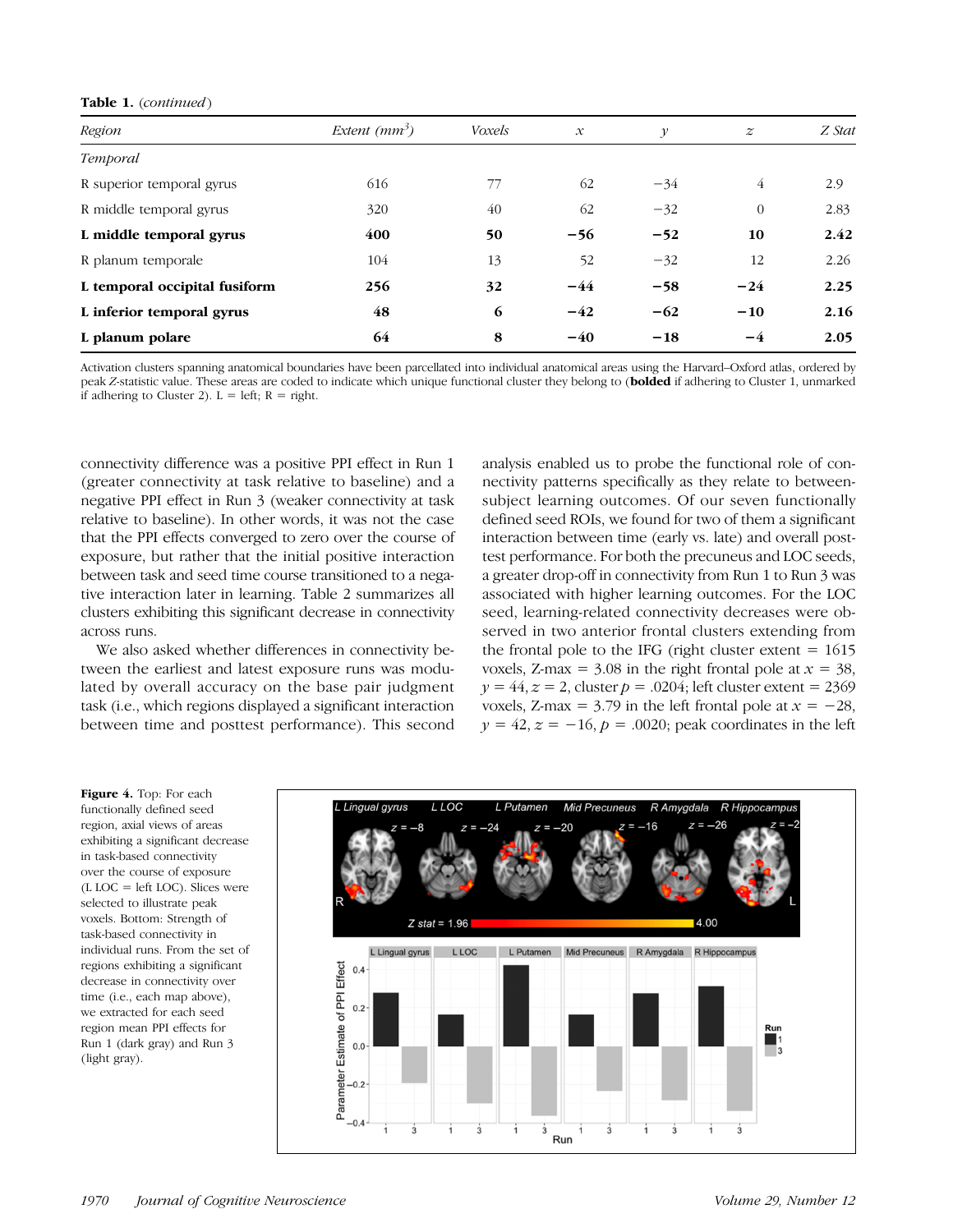| Seed             | Cluster | Peak                      | Extent $(mm^3)$ | Voxels | $\mathcal{X}% _{0}$ | $\mathcal{Y}$ | $\boldsymbol{z}$ | Cluster p | Z Stat |
|------------------|---------|---------------------------|-----------------|--------|---------------------|---------------|------------------|-----------|--------|
| L lingual gyrus  | 1       | R LOC                     | 11,728          | 1466   | 38                  | $-66$         | $-8$             | .0363     | 3.37   |
| L LOC            | 1       | L inferior temporal gyrus | 25,336          | 3167   | $-50$               | $-60$         | $-24$            | .0004     | 3.72   |
|                  | 2       | L putamen                 | 13,536          | 1692   | $-22$               | 10            | 2                | .0221     | 3.36   |
|                  | 3       | R LOC                     | 14,880          | 1860   | 42                  | $-66$         | $-2$             | .0132     | 3.13   |
| L putamen        | 1       | L frontal orbital         | 31,624          | 3953   | $-10$               | 6             | $-20$            | < .0001   | 3.94   |
| Mid precuneus    | 1       | L frontal pole            | 11,704          | 1463   | $-34$               | 54            | $-16$            | .0457     | 3.28   |
| R amygdala       | 1       | L cerebellum              | 47,656          | 5957   | $-40$               | $-68$         | $-26$            | < .0001   | 3.76   |
|                  | 2       | R thalamus                | 21,112          | 2639   | 6                   | -6            | $\overline{4}$   | .001      | 3.38   |
| R hippocampus    | 1       | R occipital pole          | 30,424          | 3803   | 18                  | $-100$        | $-2$             | < .0001   | 3.94   |
|                  | 2       | L precuneus               | 29,568          | 3696   | 6                   | -6            | $\overline{4}$   | < .0001   | 3.62   |
| L Heschl's gyrus | 1       | L thalamus                | 79,248          | 9906   | $-4$                | $\Omega$      | 6                | < .0001   | 4.53   |

Table 2. Summary of Peak Gray Matter Voxels in Clusters That Show a Significant Decrease in General Task-based Connectivity with Each Seed Region over Time

We observed no significant increase in task-based connectivity with this set of seed regions over time. L = left;  $R =$  right.

IFG: Z-max = 2.71 at  $x = -48$ ,  $y = 18$ ,  $z = 6$ ). For the precuneus seed, this pattern was observed in a single bilateral cluster in anterior frontal cortex (extent = 3808, Z-max = 3.54 in the left frontal pole at  $x = -24$ ,  $y = 44$ ,  $z = -14$ ,  $p < .0001$ ). However, with regard to the left LOC seed, we also found evidence in the anterior cingulate for an additional negative interaction between connectivity decreases and posttest performance (extent = 2611 voxels; Z-max  $= 3.32$  in the right anterior cingulate at  $x = 2$ ,  $y = 4$ ,  $z = 34$ ,  $p = .0010$ ).

Finally, we found that decreases in connectivity with our two cortical control areas were also predictive of learning outcomes. For the seed in primary motor cortex, learning-related connectivity decreases were observed in a right frontotemporal cluster (extent  $= 2214$  voxels, Z-max = 3.41 in the right frontal operculum at  $x = 46$ ,  $y = 16$ ,  $z = -4$ ,  $p = .0034$ ). A similar pattern was observed for the left auditory seed (right cluster extent = 2991 voxels, Z-max = 3.55 in the right frontal orbital cortex at  $x = 28$ ,  $y = 14$ ,  $z = -22$ ,  $p = .0003$ ; left cluster extent = 2596 voxels, Z-max =  $3.62$  in the left amygdala at  $x = -18$ ,  $y =$  $-2$ ,  $z = -18$ , cluster  $p = .0010$ .

#### Functional Connectivity Results: Item-specific Learning

Unlike the parallel univariate activity analysis, in which we found no significant differences in scene-by-scene learning between runs, we observed varying time courses of item-specific connectivity dependent upon seed. This result also stands in contrast to our task-based connectivity analysis, which overwhelmingly revealed that connectivity was stronger during stimulus presentation in the first exposure run relative to the final exposure run. Note that the generation of a PPI regressor based on

scene-by-scene variability answers a very different sort of question; namely, at what point in exposure is connectivity most strongly modulated by item-specific learning (i.e., within subjects)? Results are summarized in Table 3. Early in learning, we observed stronger item-specific connectivity with functionally defined seeds in the left LOC and the right amygdala. However, for functionally defined seeds in the left lingual gyrus, the mid precuneus, and the right thalamus, we found the opposite pattern: stronger item-specific connectivity in the third exposure run relative to the first exposure run. The left putamen seed displayed both trends (i.e., stronger or weaker connectivity for the first relative to the third exposure runs, depending on which regions cohered with the seed). This same bidirectional pattern of connectivity was observed in our left primary motor and auditory cortex control seeds. We found no differences in early/late connectivity for the right hippocampal seed.

## DISCUSSION

The results presented here further inform our understanding of the neural basis of statistical learning, specifically for the learning of spatial patterns of shapes that comprise visual scenes. Similar to prior sequence learning studies, we found diffuse activation associated with the learning of base pair structure that engages the BG, the medial-temporal lobe, as well as sensory-specific cortical areas such as the LOC. In contrast to these studies, however, the observed medial-temporal activation encompassed bilateral amygdalae in addition to the hippocampus. Second, functional connectivity analyses revealed that whole-brain integration with active regions was significantly reduced over time, and for some seeds (including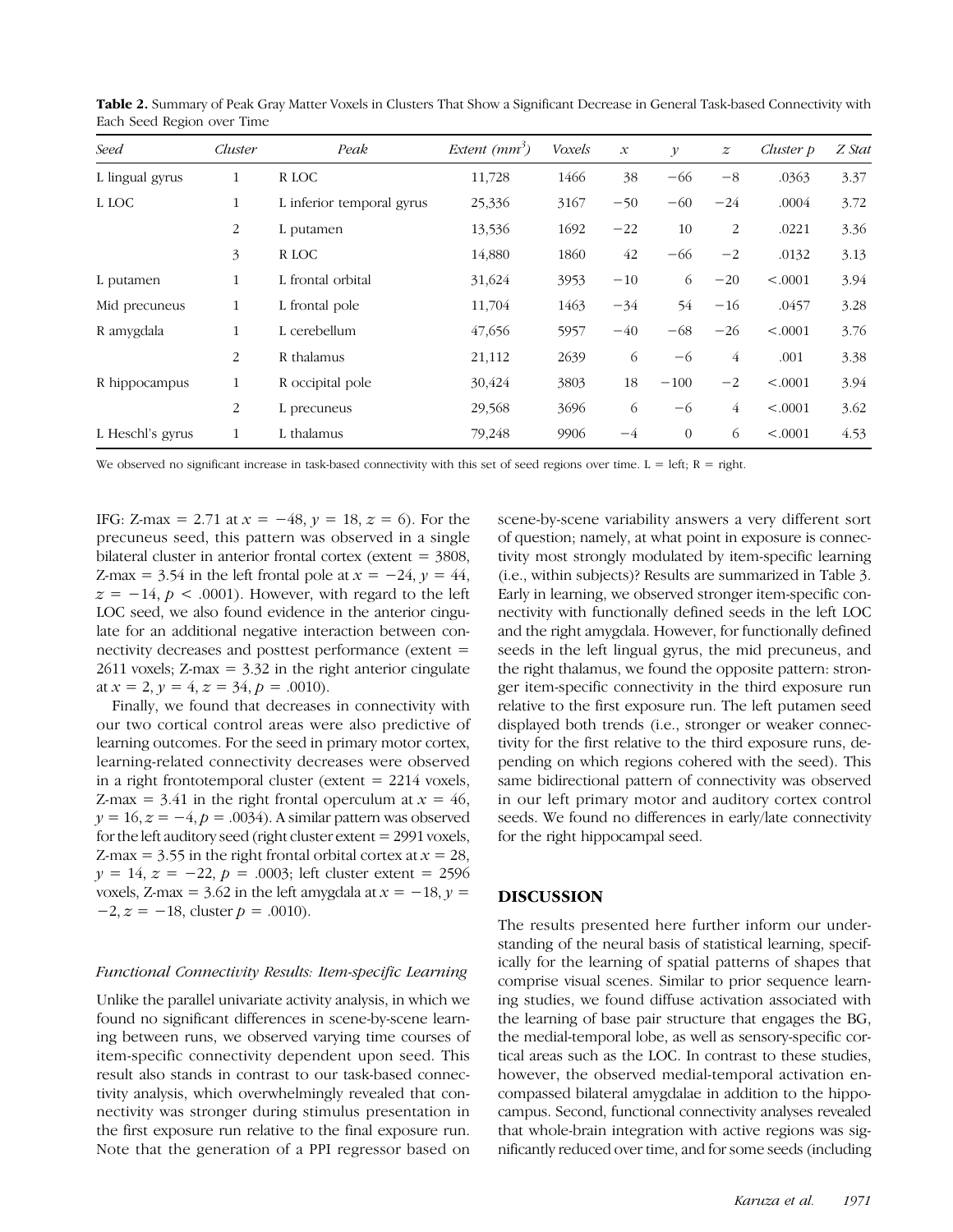| Seed             | Cluster        | Peak                       | Extent $(mm^3)$ | Voxels | $\mathcal{X}% _{0}$ | $\mathcal{Y}$ | $\boldsymbol{z}$ | Cluster p | Z Stat |
|------------------|----------------|----------------------------|-----------------|--------|---------------------|---------------|------------------|-----------|--------|
| Run 1 > Run 3    |                |                            |                 |        |                     |               |                  |           |        |
| L LOC            | $\mathbf{1}$   | L insula                   | 13624           | 1703   | $-38$               | $-4$          | $\theta$         | .0106     | 3.91   |
|                  | $\overline{c}$ | R occipital fusiform       | 10936           | 1367   | 28                  | $-78$         | $-6$             | .0348     | 3.77   |
| L putamen        | $\mathbf{1}$   | L frontal medial           | 29664           | 3708   | $-8$                | 50            | $-10$            | < .0001   | 4.55   |
| R amygdala       | $\mathbf{1}$   | L parahippocampal gyrus    | 30488           | 3811   | $-22$               | $-34$         | $-18$            | < .0001   | 3.96   |
|                  | 2              | L lingual gyrus            | 23744           | 2968   | $-6$                | $-64$         | $-6$             | .0006     | 3.15   |
| L primary motor  | $\mathbf{1}$   | L frontal pole             | 36544           | 4568   | $-34$               | 40            | $-14$            | < .0001   | 4.16   |
| L Heschl's gyrus | $\mathbf{1}$   | R temporal fusiform        | 46680           | 5835   | 22                  | $-12$         | $-42$            | < .0001   | 3.62   |
|                  | $\overline{2}$ | L LOC                      | 13736           | 1717   | $-38$               | $-74$         | $-8$             | .0100     | 3.40   |
| Run 3 > Run 1    |                |                            |                 |        |                     |               |                  |           |        |
| L lingual gyrus  | $\mathbf{1}$   | R cerebellum               | 19200           | 2400   | 34                  | $-56$         | $-32$            | .0008     | 3.61   |
| L putamen        | $\mathbf{1}$   | R temporal pole            | 22480           | 2810   | 40                  | 10            | $-38$            | .0004     | 3.91   |
|                  | 2              | R supramarginal gyrus      | 18264           | 2283   | 50                  | $-32$         | 40               | .0021     | 3.86   |
|                  | 3              | L superior parietal lobule | 13016           | 1627   | $-26$               | $-48$         | 40               | .0168     | 3.38   |
|                  | $\overline{4}$ | L cerebellum               | 11696           | 1462   | $-36$               | $-74$         | $-38$            | .0296     | 3.17   |
| Mid precuneus    | $\mathbf{1}$   | $\mathbb R$ LOC            | 14328           | 1791   | 26                  | $-72$         | 28               | .0098     | 3.64   |
| R thalamus       | $\mathbf{1}$   | R brain stem               | 25600           | 3200   | $\overline{c}$      | $-40$         | $-44$            | .0002     | 4.17   |
|                  | $\overline{2}$ | L frontal pole             | 11616           | 1452   | $-18$               | 58            | 30               | .0313     | 3.58   |
| L primary motor  | $\mathbf{1}$   | L supramarginal gyrus      | 12984           | 1623   | $-38$               | $-50$         | 34               | .0295     | 3.39   |
| L Heschl's gyrus | $\mathbf{1}$   | R middle frontal gyrus     | 21760           | 2720   | 28                  | 22            | 28               | .0004     | 3.98   |

Table 3. Summary of Peak Gray Matter Voxels in Clusters that Show Significant Differences (Either Increases or Decreases) in Item-specific Connectivity with Each Seed Region over Time

 $L = left$ ;  $R = right$ .

our cortical controls), this reduction in task-based connectivity was predictive of overall behavioral performance. Interestingly, this trend did not extend to the time course of item-specific connectivity; we instead observed considerable variation across seeds in the pattern of interregional coupling modulated by scene-by-scene learning.

# The Representation of Spatial Information

We begin by situating our findings with respect to neurophysiological studies of spatial processing and topographical learning. There has been considerable investigation into the representation of spatial information in the brain (e.g., in natural scenes, faces, or objects). Reports of both monkey physiology and human brain activity have implicated the inferior temporal cortex in processing complex visual objects and scenes (e.g., Sato et al., 2013; Zhang et al., 2011; Li & DiCarlo, 2010; Haxby et al., 2001; Op de Beeck & Vogels, 2000; Miyashita, Kameyama, Hasegawa, & Fukushima, 1998; Miyashita, 1993), and studies of topographical learning have implicated the hippocampal and para-

hippocampal regions (e.g., Epstein, Deyoe, Press, Rosen, & Kanwisher, 2001; Aguirre, Detre, Alsop, & D'Esposito, 1996). However, less work has been dedicated to understanding how internal spatial representations are acquired, and topographical learning involves navigation through both space and time, making it difficult to disentangle the potential contributions of the system that learns distal spatial patterns from the system that learns temporal changes or associations between egomotion and visual input. Contextual cueing tasks, which measure learners' ability to predict the location of an element based on its surrounding array, also involve a spatial memory component (Chun & Jiang, 1998). fMRI studies of this type of visual search task tend to implicate hippocampal regions (Giesbrecht, Sy, & Guerin, 2013; Manelis & Reder, 2012; Greene, Gross, Elsinger, & Rao, 2007), the pFC (Pollmann & Manginelli, 2009), and the TPJ (Manginelli, Baumgartner, & Pollmann, 2013). In summary, despite key differences between the current paradigm and the aforementioned approaches, our results are supported by related work on the processing and acquisition of different types of spatial information.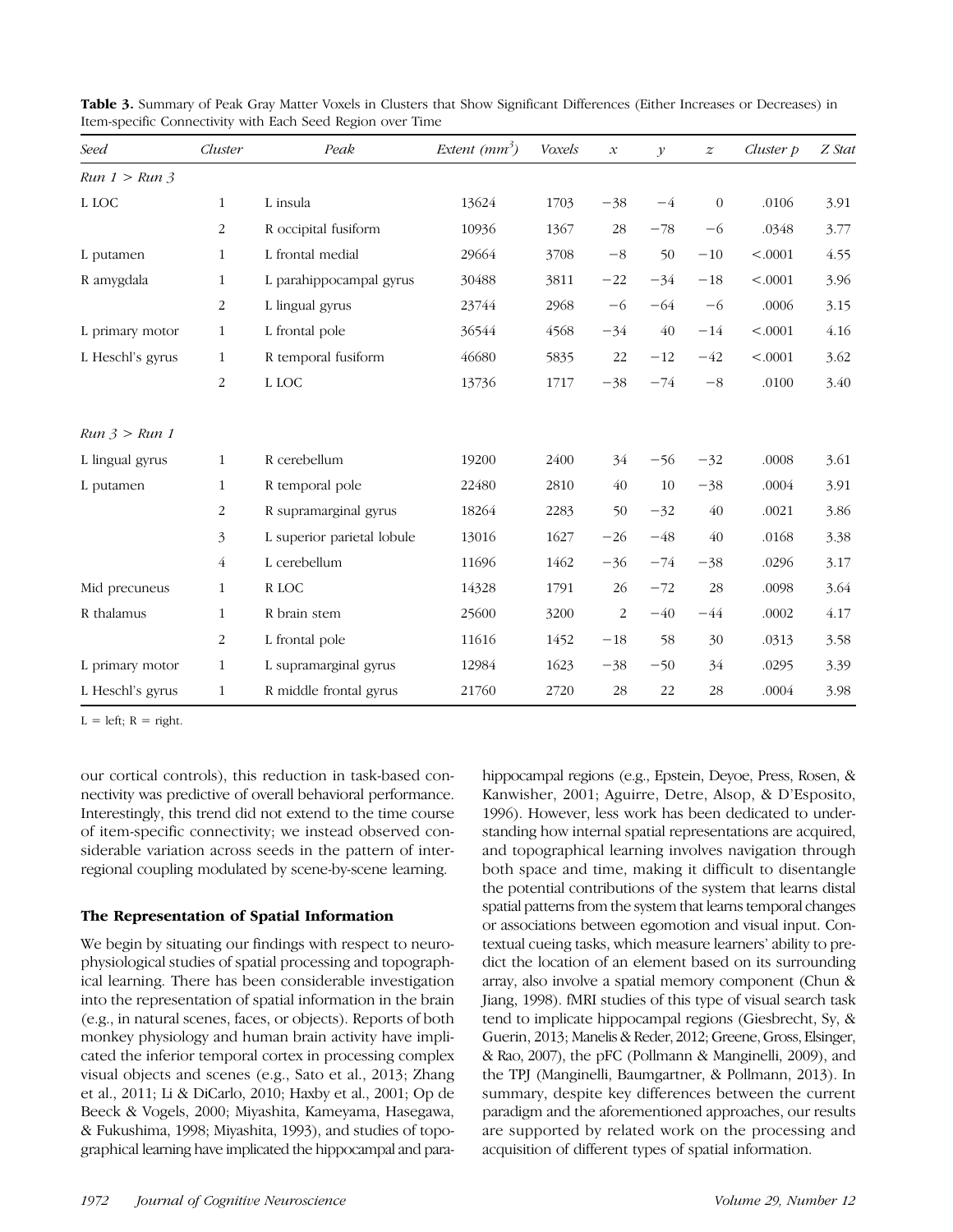## Domain-general Learning Substrates

Overall, we observed recruitment of regions similar to those engaged in sequential statistical learning tasks, suggesting that attunement to spatial regularities in the environment has a domain-general neural component. Specifically, results of the scene-by-scene univariate analysis revealed activation in the dorsal striatum and hippocampus. Hippocampal and parahippocampal regions are commonly associated with visual statistical learning of temporally structured patterns (e.g., Schapiro et al., 2014; Gheysen et al., 2010, 2011; Turk-Browne et al., 2009, 2010), and evidence suggests that the BG, in certain cases along with pFC, are similarly recruited during sequence segmentation tasks, regardless of the modality of the input (auditory: Plante et al., 2015; Karuza et al., 2013; McNealy et al., 2006; visual: Turk-Browne et al., 2009). However, here we found only weak evidence of left prefrontal recruitment: Connectivity patterns indicated that interregional coherence with pFC (i.e., left IFG) was predictive of learning, but this region was not revealed by the univariate activity analyses. An examination of whether prefrontal areas would be more strongly activated during recognition of learned test items, as has been demonstrated by McNealy et al. (2006), constitutes an important area of future study. Moreover, the bilateral nature of the univariate activation observed here differs from other accounts, based on split-brain patients, that the earliest stages of statistical learning are mediated by the right hemisphere (Roser et al., 2011). This finding did, however, motivate the choice of hemisphere for our connectivity control seeds.

Closer scrutiny of activation that covaried with learning revealed a final difference between studies of temporal learning and the results of this experiment: bilateral amygdalae activation. In humans, this region has been traditionally associated with emotional processing, typically exhibiting the greatest activity for stimuli with negative valence (e.g., Phelps, 2006; Bechara, Damasio, & Damasio, 2003). However, within the animal literature, the amygdala has been shown to work in concert with the hippocampus and the pFC in spatial tasks requiring exploration of a novel environment, and it shares an anatomical as well as functional relationship with these same brain areas (for a review, see Richter-Levin & Akirav, 2000). In fact, injection of the stimulant amphetamine into rat amygdalae improved their performance on a water maze task (Packard, Cahill, & McGaugh, 1994). Moreover, lesioning the amygdala has the opposite effect, severely impairing the ability of rats to complete spatial learning tasks (Galliot, Levaillant, Beard, Millot, & Pourié, 2010).

Taken together, these results suggest that dorsal striatum and hippocampal areas are recruited regardless of the type of statistical information to be learned (sequential vs. spatial). This observation is consistent with behavioral findings supporting a domain-general statistical learning mechanism, though of course, any domain-general learning substrate must rely on information transmitted from sensory cortex (e.g., the learner recruits early occipital cortex in initially sampling from visual displays). Moreover, we propose a unique contribution of the limbic system, specifically bilateral amygdalae, in supporting spatial statistical learning. To be clear, the absence of an experimental control condition matched for basic perceptual features of the input makes it challenging to disentangle the contributions of cortical and subcortical areas selectively involved in the learning process from areas that might more indirectly support this process. This issue is further highlighted by the observed pattern of connectivity results, discussed below, which revealed a relationship between behavioral performance and changes in interregional coordination with cortical areas apparently unrelated to the present task.

#### Patterns of Functional Connectivity in Learning

Within the growing literature on task-based functional connectivity, results are beginning to converge on a view that, across many different learning tasks, there is reduced interregional connectivity after learning or when encountering well-learned, well-practiced information. Consistent with these observations, we found for six of our seven functionally defined seeds stronger task-based connectivity early relative to later in exposure. From the first to the third exposure runs, a pronounced reduction in connectivity with occipital, precuneal, medial-temporal, and subcortical seeds was evident, and this reduction was driven in part by an inverse PPI effect in Run 3. Relative to baseline fixation, interregional links became increasingly decoupled as participants viewed the exposure scenes. For two posterior seeds, the mid precuneus and the left LOC, weakened connectivity with frontal cortex was specifically correlated with learners' accuracy at discriminating base pairs from non-base pairs. This result is consistent with findings that the "release" of high-level association areas predicts RTs on a visuomotor sequence learning task (Bassett, Yang, Wymbs, & Grafton, 2015). However, the opposite effect was found when comparing occipitocingulate connectivity patterns, suggesting that functional integration with learning systems may operate at different timescales. Further work is needed to tease apart the factors mediating this effect, especially given that learning-related decreases in connectivity were associated with control seeds not recruited during exposure (i.e., primary motor and auditory cortex, though this pattern was not observed for seeds placed in white matter and cerebral spinal fluid). One possible explanation for this finding is related to the proposal that learners decrease sampling from the environment as a function of exposure to structured stimuli (Karuza et al., 2016)—if such a narrowing mechanism indeed subserves the learning process, it might follow that dissociation over time from unneeded sensory-specific areas (i.e., motor and auditory cortex) would relate to increased behavioral performance.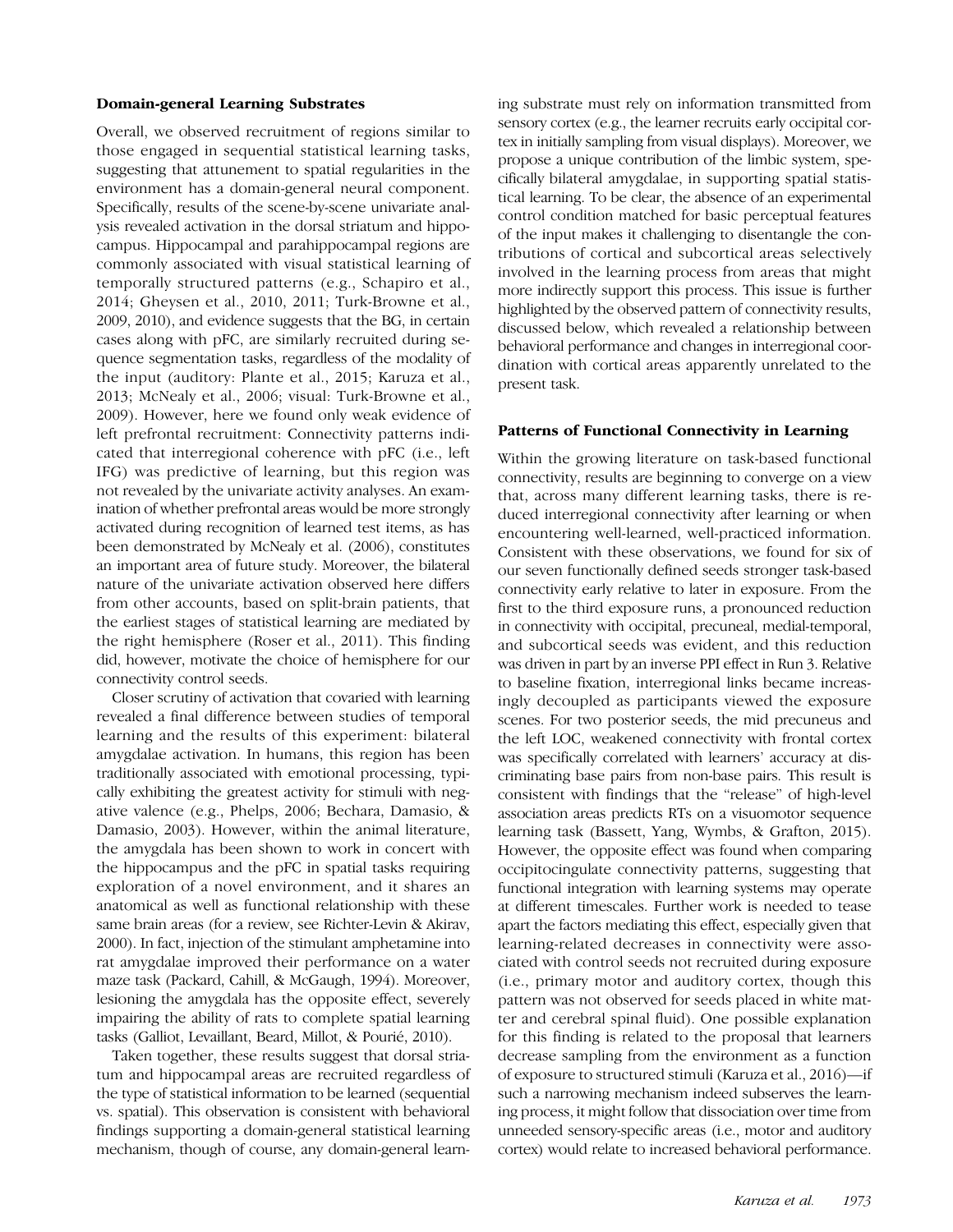We further suggest that considering the impact of within-subject, item-specific learning (in addition to between-subject variation in composite measures) might prove to be an especially useful method for increasing our understanding of the functional role of interregional communication. Indeed, although the present analyses reveal a consistent decrease in task-based connectivity over time, connectivity modulated by trial-by-trial measures of learning varied across the course of exposure. In particular, item-specific connectivity with LOC and the amygdala was strongest early in the learning phase, whereas the opposite effect was observed for seeds in the lingual gyrus, precuneus, and thalamus. Importantly, converging evidence from both our within- and betweensubject measures of spatial statistical learning indicate that changes in functional integration, at least to the extent that they relate to measures of behavioral performance, are a potential mechanism of learning, not solely the by-product of prolonged stimulus exposure or task adaptation.

Previous studies have found similar decreases in taskbased connectivity associated with better learning outcomes or the later stages of learning. After a several-day training period, Lewis, Baldassarre, Committeri, Romani, and Corbetta (2009) found that visual and frontal cortices became anticorrelated when participants were at rest and that the extent of this anticorrelation was predictive of behavioral performance on a shape identification task, suggesting a consolidation of network specialization. Coynel et al. (2010) measured functional integration over a 4-week course of motor skill learning and observed a decrease in connectivity between downstream association cortices and premotor areas as participants executed well-practiced sequences. Similarly, Sun et al. (2007) demonstrated greater interregional connectivity when participants were in the earliest phases of learning a novel bimanual motor pattern. Drawing parallels to the current findings, it appears that task-based connectivity bolsters early phases of learning and narrows as learning progresses. More general cognitive processes related to learning also show this pattern. For example, You et al. (2013) noted that functional connectivity in preadolescent children narrowed as participants transitioned from resting state to a sustained attention task.

One potential explanation for this decrease in taskbased connectivity, a "plumbing model" of learning in the brain, arises from the observation that low levels of activity are sometimes accompanied by a high degree of functional connectivity (e.g., Kelly & Garavan, 2005; Büchel et al., 1999; McIntosh et al., 1999). Here we examined whether the burden of early computation of statistical regularities was shared by a highly integrated network of regions and whether, after further exposure, these interregional connections were no longer required, resulting in lower levels of connectivity but greater BOLD activity in specialized downstream regions. From our univariate analyses, we do not find strong support for

this plumbing hypothesis: Run comparisons revealed no significant differences in activity over time. However, the divergence between the present findings and previous findings that do support the plumbing hypothesis might be traced to key differences in the nature of learning. Specifically, those studies that have dissociated activity and connectivity tend to involve learning tasks that resulted in explicit representations of regularities in the environment (Büchel et al., 1999; McIntosh et al., 1999). By contrast, we have shown that, although taskbased connectivity clearly fluctuated, activity levels in a more implicit learning context (i.e., one that did not result in explicit representations) did not differ. Above all, our results suggest a complex learning process involving mechanisms operating at different timescales: Although we did not observe stark differences in the magnitude of learning-related BOLD activity across runs, we did find a unique connectivity relationship that shifted as exposure to patterned visual stimuli progressed, as well as a correlation between changes in connectivity over time and ultimate learning outcomes. In the future, advances from the field of network neuroscience (Bassett & Sporns, 2017), which involve the use of graph theoretical tools to formalize properties of interregional communication, might be leveraged to shed light on the precise mechanisms underlying both the broadscale and itemspecific shifts in connectivity observed here.

#### Acknowledgments

This work was supported by the Rochester Center from Brain Imaging, an NSF GRFP to E. A. K., NIH grants HD037082 to R. N. A. and K99/R00 HD076166-01A1 to L. L. E., a CIG Marie-Curie grant 618918 to J. F., and an allowance to our collaborator Michael S. Gazzaniga from the Department of Psychological and Brain Sciences, Dartmouth College. The authors would like to acknowledge Daphne Bavelier and Elissa Newport for helpful comments on this work and Merry Mani for assistance with preliminary analyses.

Reprint requests should be sent to Elisabeth A. Karuza, Department of Psychology, Center for Cognitive Neuroscience, Richards Building, University of Pennsylvania, Philadelphia, PA 19104, or via e-mail: ekaruza@sas.upenn.edu.

## **Notes**

1. Given the close spatial proximity of activation peaks in the right amygdala and the right hippocampus (Table 2), we probed connectivity with the latter using the most distant activation peak with at least 50% probability of being classified as hippocampal according to the Harvard–Oxford subcortical atlas. 2. We thank our reviewer for drawing our attention to this control option. A similar pattern of results was also observed when examining connectivity with right Heschl's gyrus.

3. More specifically, Gitelman et al. (2003) have cautioned against the assumption that the hemodynamic response function approximates the neuronal response in the context of functional connectivity analyses. Although we cannot rule out that certain brain areas may have differing neuronal response functions, those differences should not account for changes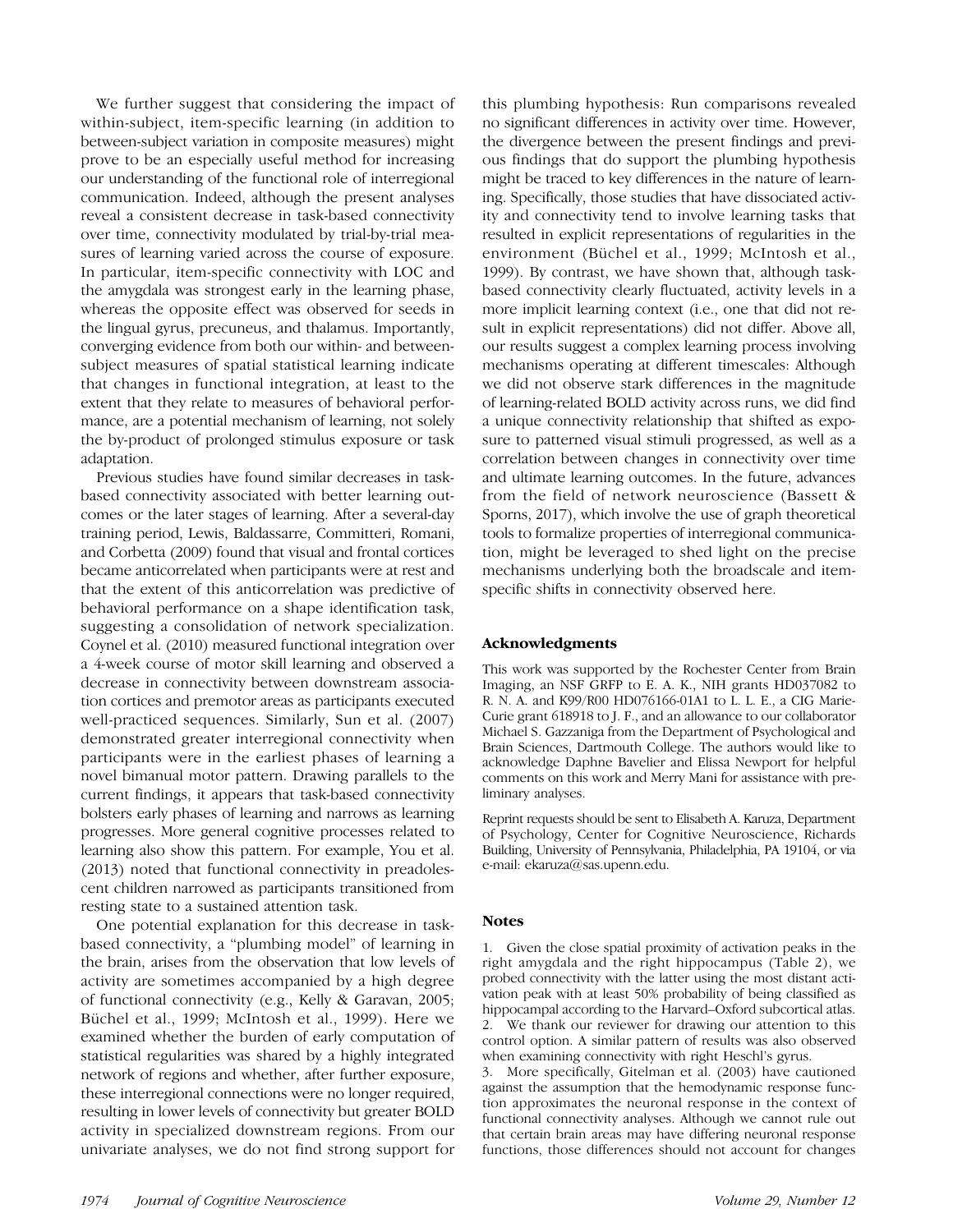in the strength of PPI effect over time and would be more of a concern if our first-level models included and contrasted multiple time series from different regions.

4. Given that connectivity analyses are likely to be particularly sensitive to the lowered signal to noise ratio and resolution of 1.5 T MRI data, we repeated this analysis with control seeds from white matter and lateral ventricles, verifying that no relationship was found between PPI effects and learning.

# REFERENCES

- Abla, D., Katahira, K., & Okanoya, K. (2008). On-line assessment of statistical learning by event-related potentials. Journal of Cognitive Neuroscience, 20, 952–964.
- Abla, D., & Okanoya, K. (2008). Statistical segmentation of tone sequences activates the left inferior frontal cortex: A nearinfrared spectroscopy study. Neuropsychologia, 46, 2787–2795.
- Aguirre, G. K., Detre, J. A., Alsop, D. C., & D'Esposito, M. (1996). The parahippocampus subserves topographical learning in man. Cerebral Cortex, 6, 823–829.
- Aslin, R. N., & Newport, E. L. (2012). Statistical learning: From acquiring specific items to forming general rules. Current Directions in Psychological Science, 21, 170–176.

Bassett, D. S., & Sporns, O. (2017). Network neuroscience. Nature Neuroscience, 20, 353–364.

Bassett, D. S., Yang, M., Wymbs, N. F., & Grafton, S. T. (2015). Learning-induced autonomy of sensorimotor systems. Nature Neuroscience, 18, 744–751.

Bechara, A., Damasio, H., & Damasio, A. R. (2003). Role of the amygdala in decision-making. Annals of the New York Academy of Sciences, 985, 356–369.

Büchel, C., Coull, J. T., & Friston, K. J. (1999). The predictive value of changes in effective connectivity for human learning. Science, 283, 1538–1541.

Chun, M. M., & Jiang, Y. (1998). Contextual cueing: Implicit learning and memory of visual context guides spatial attention. Cognitive Psychology, 36, 28–71.

Cohen, J., MacWhinney, B., Flatt, M., & Provost, J. (1993). PsyScope: An interactive graphic system for designing and controlling experiments in the psychology laboratory using Macintosh computers. Behavior Research Methods, Instruments, & Computers, 25, 257–271.

Coynel, D., Marrelec, G., Perlbarg, V., Pélégrini-Issac, M., Van de Moortele, P.-F., Ugurbil, K., et al. (2010). Dynamics of motorrelated functional integration during motor sequence learning. Neuroimage, 49, 759–766.

Cunillera, T., Càmara, E., Toro, J. M., Marco-Pallares, J., Sebastián-Galles, N., Ortiz, H., et al. (2009). Time course and functional neuroanatomy of speech segmentation in adults. Neuroimage, 48, 541–553.

Epstein, R., Deyoe, E. A., Press, D. Z., Rosen, A. C., & Kanwisher, N. (2001). Neuropsychological evidence for a topographical learning mechanism in parahippocampal cortex. Cognitive Neuropsychology, 18, 481–508.

Fiser, J., & Aslin, R. N. (2001). Unsupervised statistical learning of higher-order spatial structures from visual scenes. Psychological Science, 12, 499–504.

Fiser, J., & Aslin, R. N. (2002a). Statistical learning of higher-order temporal structure from visual shape sequences. Journal of Experimental Psychology. Learning, Memory, and Cognition, 28, 458–467.

Fiser, J., & Aslin, R. N. (2002b). Statistical learning of new visual feature combinations by infants. Proceedings of the National Academy of Sciences, U.S.A., 99, 15822–15826.

Fiser, J., & Aslin, R. N. (2005). Encoding multielement scenes: Statistical learning of visual feature hierarchies. Journal of Experimental Psychology. General, 134, 521–537.

Galliot, E., Levaillant, M., Beard, E., Millot, J.-L., & Pourié, G. (2010). Enhancement of spatial learning by predator odor in mice: Involvement of amygdala and hippocampus. Neurobiology of Learning and Memory, 93, 196–202.

Gheysen, F., Van Opstal, F., Roggeman, C., Van Waelvelde, H., & Fias, W. (2010). Hippocampal contribution to early and later stages of implicit motor sequence learning. Experimental Brain Research, 202, 795–807.

Gheysen, F., Van Opstal, F., Roggeman, C., Van Waelvelde, H., & Fias, W. (2011). The neural basis of implicit perceptual sequence learning. Frontiers in Human Neuroscience, 5, 137.

Giesbrecht, B., Sy, J. L., & Guerin, S. A. (2013). Both memory and attention systems contribute to visual search for targets cued by implicitly learned context. Vision Research, 85, 80–89.

Gitelman, D. R., Penny, W. D., Ashburner, J., & Friston, K. J. (2003). Modeling regional and psychophysiologic interactions in fMRI: The importance of hemodynamic deconvolution. Neuroimage, 19, 200–207.

Greene, A. J., Gross, W. L., Elsinger, C. L., & Rao, S. M. (2007). Hippocampal differentiation without recognition: An fMRI analysis of the contextual cueing task. Learning  $\epsilon$  Memory (Cold Spring Harbor, N.Y.), 14, 548–553.

Haxby, J. V., Gobbini, M. I., Furey, M. L., Ishai, A., Schouten, J. L., & Pietrini, P. (2001). Distributed and overlapping representations of faces and objects in ventral temporal cortex. Science, 293, 2425–2430.

Jenkinson, M., Bannister, P., Brady, M., & Smith, S. (2002). Improved optimization for the robust and accurate linear registration and motion correction of brain images. Neuroimage, 17, 825–841.

Jenkinson, M., Beckmann, C. F., Behrens, T. E. J., Woolrich, M. W., & Smith, S. M. (2012). FSL. Neuroimage, 62, 782–790.

Karuza, E. A., Li, P., Weiss, D. J., Bulgarelli, F., Zinszer, B. D., & Aslin, R. N. (2016). Sampling over nonuniform distributions: A neural efficiency account of the primacy effect in statistical learning. Journal of Cognitive Neuroscience, 28, 1484–1500.

Karuza, E. A., Newport, E. L., Aslin, R. N., Starling, S. J., Tivarus, M. E., & Bavelier, D. (2013). The neural correlates of statistical learning in a word segmentation task: An fMRI study. Brain and Language, 127, 46–54.

Kelly, A. M. C., & Garavan, H. (2005). Human functional neuroimaging of brain changes associated with practice. Cerebral Cortex, 15, 1089–1102.

Kirkham, N. Z., Slemmer, J. A., & Johnson, S. P. (2002). Visual statistical learning in infancy: Evidence for a domain general learning mechanism. Cognition, 83, B35–B42.

Lewis, C. M., Baldassarre, A., Committeri, G., Romani, G. L., & Corbetta, M. (2009). Learning sculpts the spontaneous activity of the resting human brain. Proceedings of the National Academy of Sciences, U.S.A., 106, 17558–17563.

Li, N., & DiCarlo, J. J. (2010). Unsupervised natural visual experience rapidly reshapes size-invariant object representation in inferior temporal cortex. Neuron, 67, 1062–1075.

Manelis, A., & Reder, L. M. (2012). Procedural learning and associative memory mechanisms contribute to contextual cueing: Evidence from fMRI and eye-tracking. Learning & Memory, 19, 527–534.

Manginelli, A. A., Baumgartner, F., & Pollmann, S. (2013). Dorsal and ventral working memory-related brain areas support distinct processes in contextual cueing. Neuroimage, 67, 363–374.

McIntosh, A. R., Rajah, M. N., & Lobaugh, N. J. (1999). Interactions of prefrontal cortex in relation to awareness in sensory learning. Science, 284, 1531–1533.

McNealy, K., Mazziotta, J. C., & Dapretto, M. (2006). Cracking the language code: Neural mechanisms underlying speech parsing. Journal of Neuroscience, 26, 7629–7639.